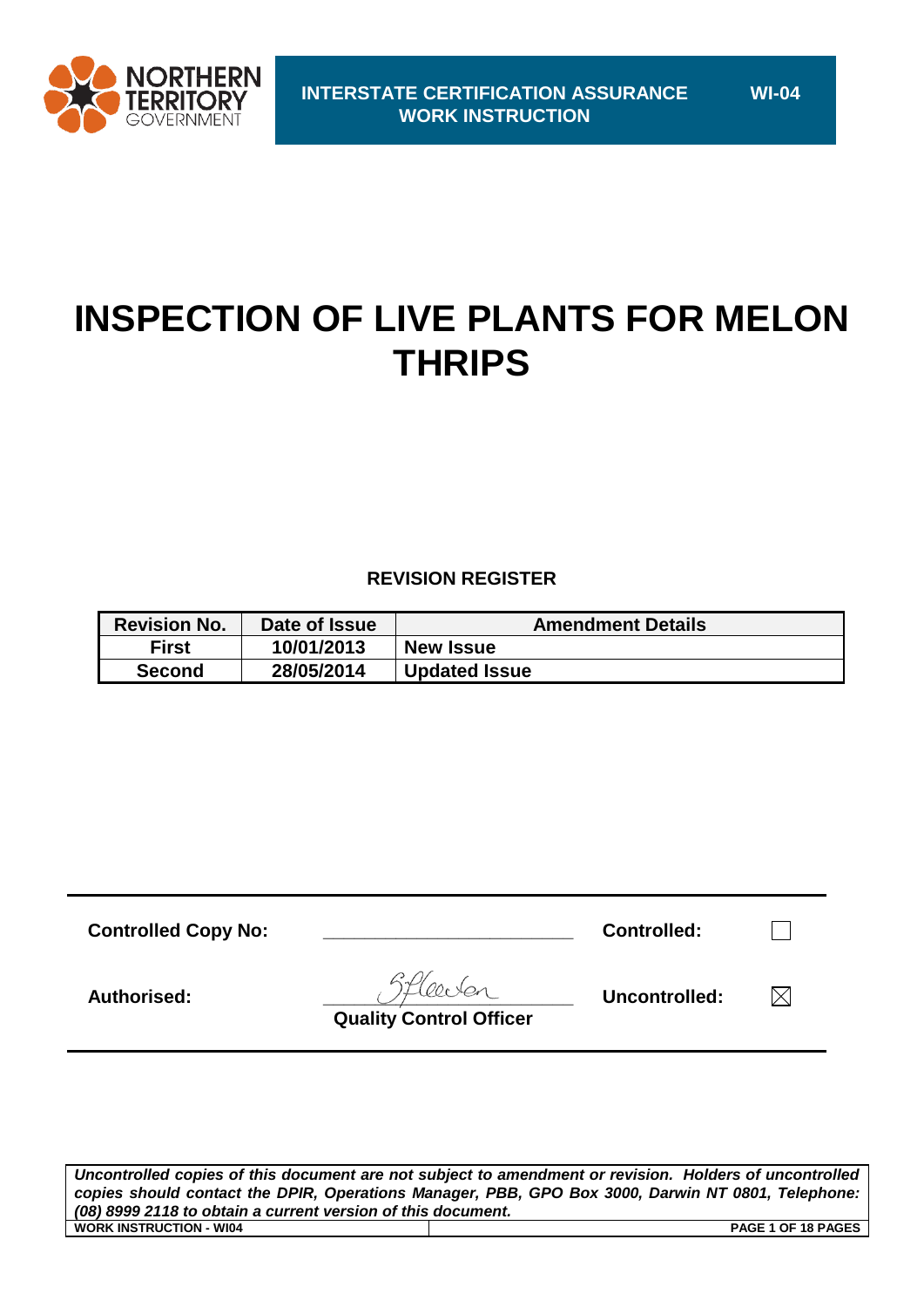# **TABLE OF CONTENTS**

| 1. |                    |  |
|----|--------------------|--|
| 2. |                    |  |
| 3. |                    |  |
| 4. |                    |  |
| 5. |                    |  |
| 6. |                    |  |
|    | 6.1                |  |
|    | 6.1.1              |  |
|    | 6.1.2              |  |
|    | 6.1.3<br>6.1.4     |  |
|    |                    |  |
|    | 6.2                |  |
|    | 6.3                |  |
|    | 6.4                |  |
|    | 6.5                |  |
|    | 6.6                |  |
|    | 6.6.1              |  |
|    | 6.7                |  |
| 7. | <b>ATTACHMENTS</b> |  |
|    |                    |  |
|    |                    |  |
|    |                    |  |
|    |                    |  |
|    |                    |  |
|    |                    |  |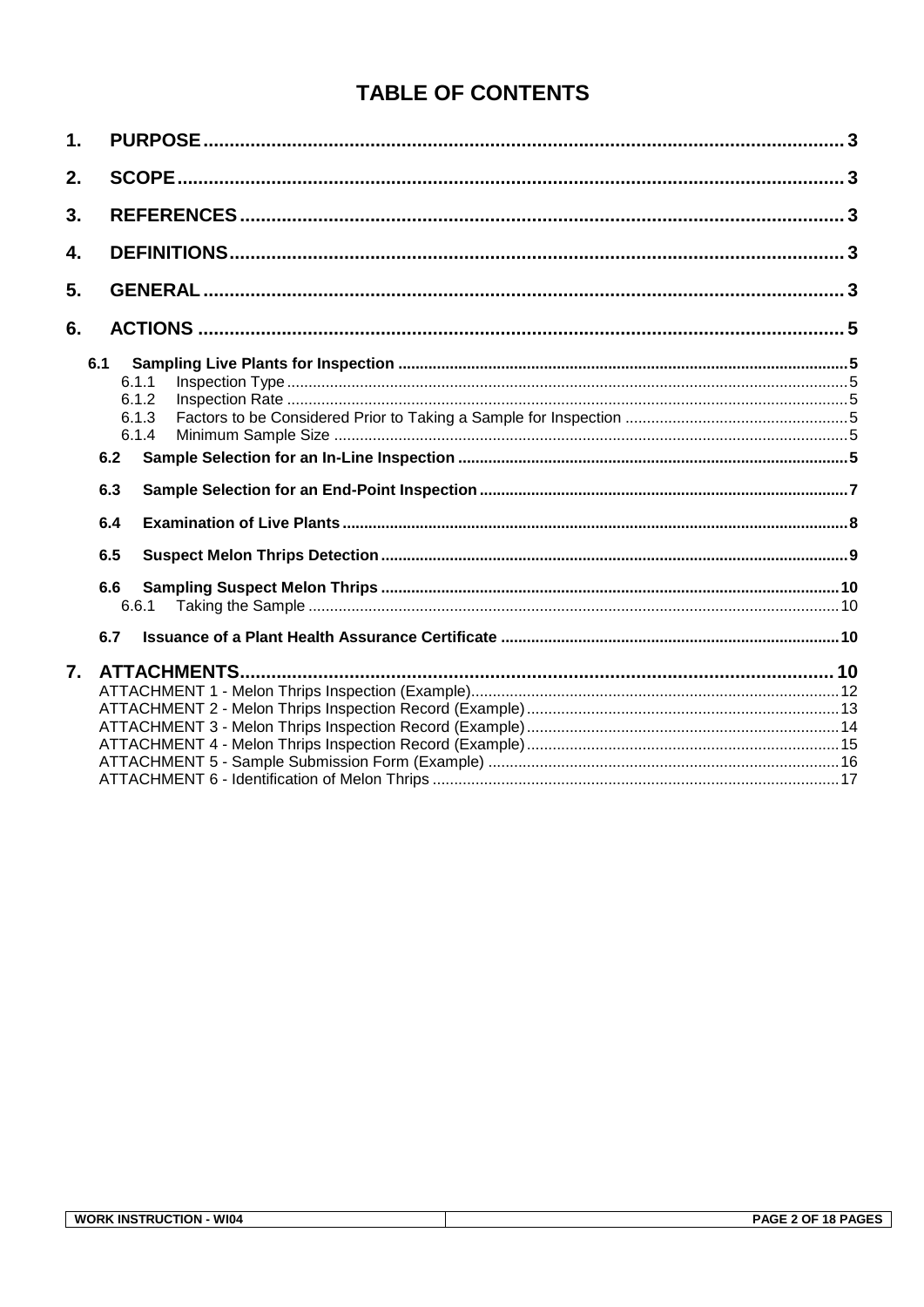

## **1. PURPOSE**

The purpose of this work instruction is to provide guidelines for the inspection of live plants for melon thrips. This instruction does not encompass specific protocol inspections for other pests or disease that may be required for some States or Territories.

## **2. SCOPE**

This work instruction covers the requirements for the inspection of live plants requiring certification for freedom from melon thrips and movement from Northern Territory to another State of Territory within Australia by an Approved Inspection Officer*.*

#### **3. REFERENCES**

**WI-02** Guidelines for Completion of Plant Health Assurance Certificates.

- **ICA-38** Inspection of Fruits and Vegetables (Post Harvest), Live Plants, Cut Flowers and Foliage for Melon Thrips.
- **CA-MSS-01** Inspection and Treatment of Plants and Plant Products for Melon Thrips, Silverleaf and Spiralling Whiteflies.

#### **4. DEFINITIONS**

**Approved Inspection Officer** means a person who has completed approved training in the detection and recognition of melon thrips and who is authorised to conduct inspections on behalf of the business by having their name and signature on a register of approved inspection officers maintained by the business.

- **Assurance Certificate** means a Plant Health Assurance Certificate.
- **Authorised Signatory** means a person whose name and specimen signature is included as an Authorised Signatory on the Business's Application for Accreditation.

**Business** means the legal entity responsible for the operation of the facility and the ICA/CA arrangement detailed in the Business' Application for Accreditation.

**CA** means a Certification Assurance arrangement.

**Certified/Certification** means covered by a valid Plant Health Assurance Certificate.

**Consignment** means a quantity of packed produce described on one Plant Health Assurance Certificate by a single consignee. A consignment may contain a number of lots.

**DPIR** means the Department of Primary Industry and Resources.

**End-point Inspection** means the process by which a representative sample is drawn and inspected from the finalised consignment prior to certification.

**Facility** means the location where plants are assembled, inspected, securely stored, certified and dispatched.

**Growing Unit** means a pot, cell, tube or a number of small plants in a cell tray or other unit for growing plants

| <b>WI04</b><br><b>TRUCTION</b> د<br>. INST'<br><b>WORK</b> | PAGE 3 OF 18 PAGES |
|------------------------------------------------------------|--------------------|
|                                                            |                    |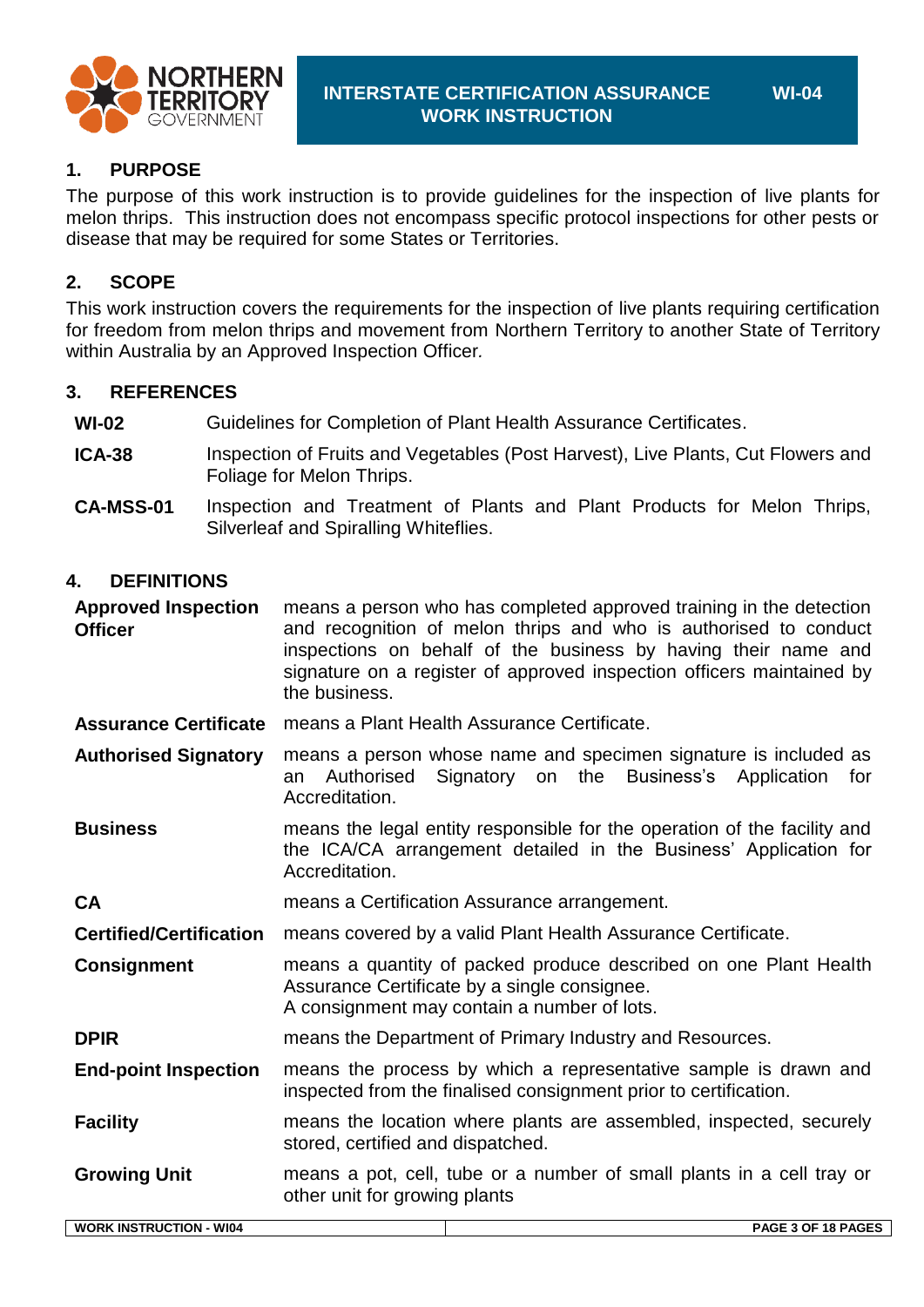

#### **INTERSTATE CERTIFICATION ASSURANCE WORK INSTRUCTION**

**Homogeneous** means produce that is all of the same or similar kind or nature. **ICA means Interstate Certification Assurance.** 

**WI-04**

- **In-line Inspection** means the process by which a representative sample of packed product is drawn from a lot and inspected during the processing and packing of the produce.
- **Inspection** means the act of inspecting produce to determine if the entry conditions or melon thrips freedom requirements of the importing State or Territory have been met.
- **Lot** means a quantity of homogeneous product assembled for inspection at one place at one time. A lot could consist of product from one or more growers/blocks/properties.

**Melon Thrips** means all stages of *Thrips palmi* (Karny) including egg, nymph and adult.

**MT** means melon thrips.

**Package** means the complete outer covering or container used to transport and market the produce.

- **Packed Product** means produce that has been packed into its final package. For live plants, final packaging may mean a plant(s) in a growing unit or a bare rooted plant.
- **Produce** means fruits and vegetables, but excludes seeds, underground parts and dried or processed plant materials.

**Plant Health Assurance Certificate** means a certificate issued by an Authorised Signatory under an ICA/CA arrangement stating that the plant or other thing described on the certificate meets a specified treatment, condition, pest or area freedom or other requirement.

- **Restricted Area** means an area of a state or territory from which plants are required to be certified for property freedom for melon thrips.
- **Thrips** means all stages of *Thrips* spp. including egg, nymph and adult.

**Unit (Live Plants)** means one plant in a growing unit or a number of small plants in a growing unit or a bare rooted plant.

## **5. GENERAL**

This Work Instruction refers to key elements of the Interstate Certification Assurance Operational Procedure Inspection of Fruits and Vegetables (Post Harvest), Live Plants, Cut Flowers and Foliage for Melon Thrips (ICA38) and the Certification Assurance arrangement Procedure Inspection and Treatment of Plants and Plant Products for Melon Thrips, Silverleaf and Spiralling Whiteflies (MSS01) that require further explanation to a task or activity. Persons responsible **must** ensure they refer to the relevant sections of the Operational Procedure and/or Procedure before applying any task in this Work Instruction.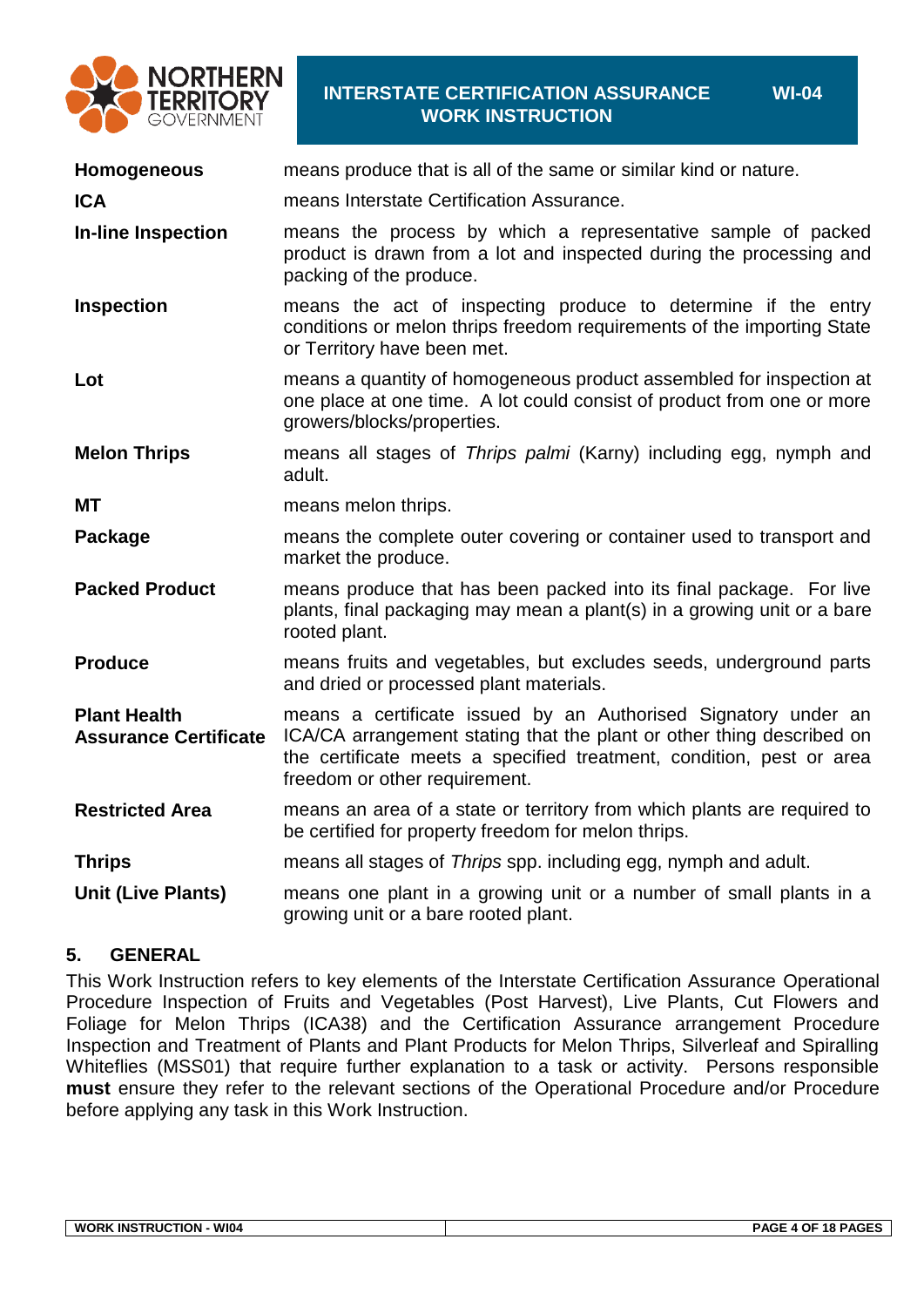

### **6. ACTIONS**

#### **6.1 Sampling Live Plants for Inspection**

#### <span id="page-4-1"></span>**6.1.1 Inspection Type**

The Approved Inspection Officer **shall** inspect live plants by one of two types.

1. End-point inspection;

**OR**

2. In-line inspection.

#### <span id="page-4-0"></span>**6.1.2 Inspection Rate**

The Approved Inspection Officer **shall** inspect live plants by end-point or in-line inspection at one of the following rates:

- 600 units;
- 2% of the number of packages;

**OR**

**OR**

Whichever is the greater.

#### **6.1.3 Factors to be Considered Prior to Taking a Sample for Inspection**

An Approved Inspection Officer may be presented with a mixed consignment or lot from which they will be required to draw a sample and inspect.

Mixed consignments and lots present unique problems regarding homogeneity and require special consideration with regard to sampling.

The Approved Inspection Officer **shall** consider the following factors when making a decision on how to sample from a mixed consignment or lot:

- treatments (where known) that have been applied to control certain pests and disease;
- history of previous melon thrips detections (where known) associated with a particular production area, produce type or grower;
- the quantity of a particular plant within the lot or consignment; and
- the number of different growers/packers associated with the lot or consignment.

#### **6.1.4 Minimum Sample Size**

A minimum of three (3) packages will be drawn when undertaking an inspection using the 2% sampling rate.

Where the Approved Inspection Officer identifies that the number of units in a consignment or lot is less than the required 600 units (i.e. pre-determined unit number inspection e.g. 600 units), the Approved Inspection Officer **shall** examine all units in the consignment.

#### **6.2 Sample Selection for an In-Line Inspection**

An In-line inspection **shall** involve the selection and inspection of live plants drawn from a lot and inspected during the processing and packing of the produce.

| W104<br><b>WORK</b><br>INS<br>TRUC<br>אר<br>πк | .<br>. ог<br>40 D<br>→∧ι<br>ıΩ |
|------------------------------------------------|--------------------------------|
|                                                |                                |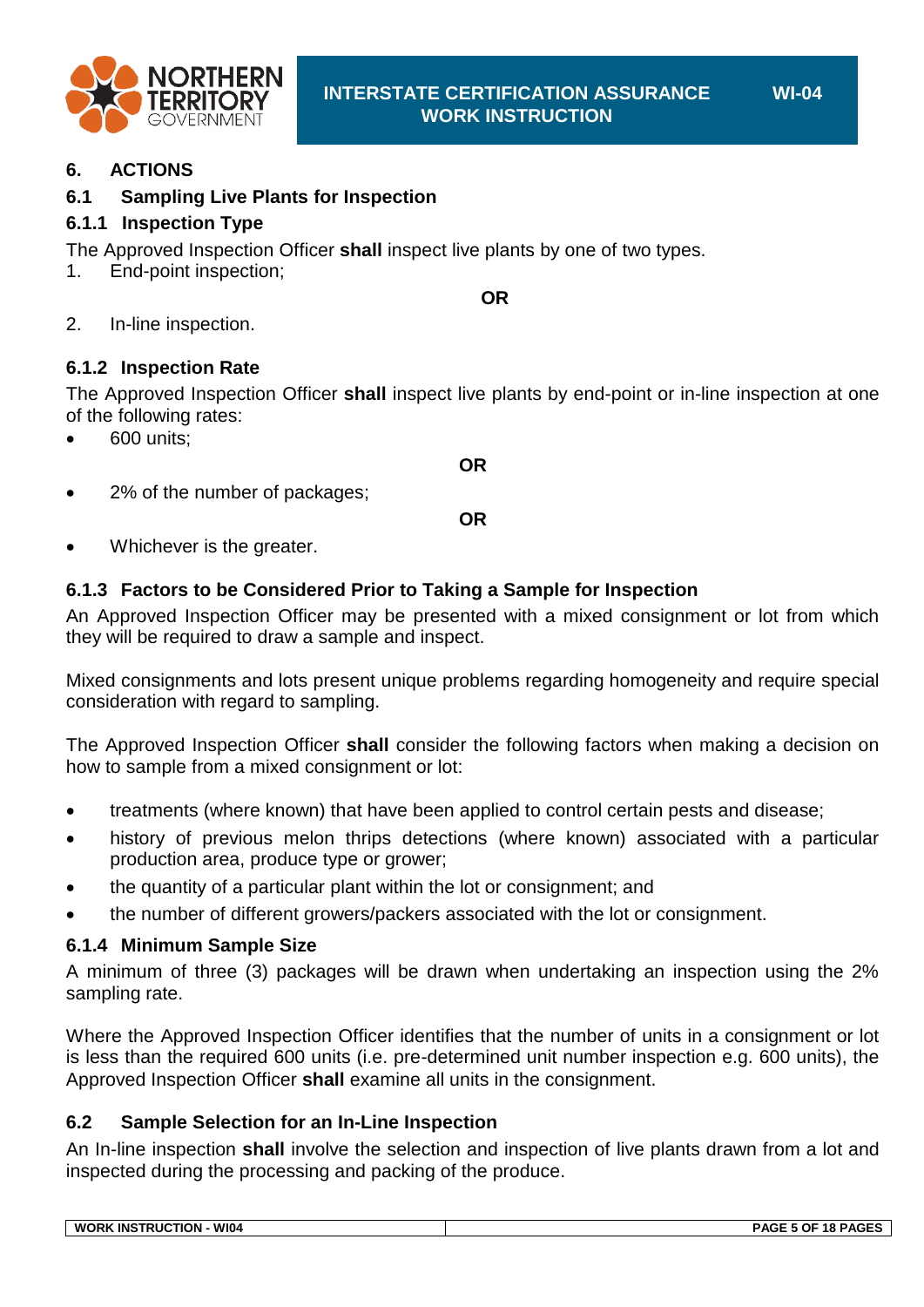

The Approved Inspection Officer **shall** sample packed product at the predetermined inspection rate [\(refer 6.1.2\)](#page-4-0) from the packing line and move the packed product to the inspection area for examination [\(refer 6.4\)](#page-7-0).

*The following are two examples of how to sample live plants an In-line Inspection.*

*Example A – In-line 600 Unit Inspection*

*An Approved Inspection Officer is presented with 3000 cell trays of tomato seedlings of which three consignments consisting of 1000 trays each are to be consigned to Tasmania.*

*The Certification Controller of the packing shed advises the Approved Inspection Officer that the packing period to pack the cell trays into cartons will be 3 hours. The Approved Inspection Officer calculates the rate at which the samples are to be drawn from the processing line to obtain a 600 unit sample as follows:*

*The Approved Inspection Officer calculates:*

- *3 hour packing period for 3000 cell trays from one grower (one lot);*
- *600 units are to be drawn prior to packing over a 3 hour packing period = 100 units per ½ hour;*
- *one cell tray = one unit.*

*100 cell trays will need to be drawn every ½ hour from the processing line prior to packing the cell tray into cartons.*

*The Approved Inspection Officer examines 100% of each cell tray (unit) until the required 100 cell trays (units) have been reached for each interval. The Approved Inspection Officer shall not examine more than 100 trays (units) at each interval.*

*Note: The sampling rate selected has provided sufficient time to fully inspect the units as they are drawn during each period.*

*(Refer Attachment 1 for the completed Melon Thrips Inspection Record for Example A).*

*Example B – In-line 2% Inspection*

*An Approved Inspection Officer is presented with 1200 cell trays of tomato seedlings of which three consignments consisting of 400 cell trays are to be consigned to South Australia.*

*The Certification Controller of the packing shed advises the Approved Inspection Officer that the packing period to pack to pack the cell trays into cartons will be 3 hours. The Approved Inspection Officer calculates the rate at which the samples are to be drawn from the processing line to obtain a 2% sample as follows:*

*The Approved Inspection Officer calculates:*

- *3 hour packing period for 1200 cell trays from one grower (one lot);*
- *400 trays per hour packed;*
- *1200 cell trays packed over a 3 hour packing period.*

*One (1) in fifty (50) or 8 cell trays per hour need to be drawn from the processing line prior to packing the trays into cartons.*

| <b>WORK INSTRUCTION</b><br><b>WI04</b> | PAGE 6 OF 18 PAGES |
|----------------------------------------|--------------------|
|                                        |                    |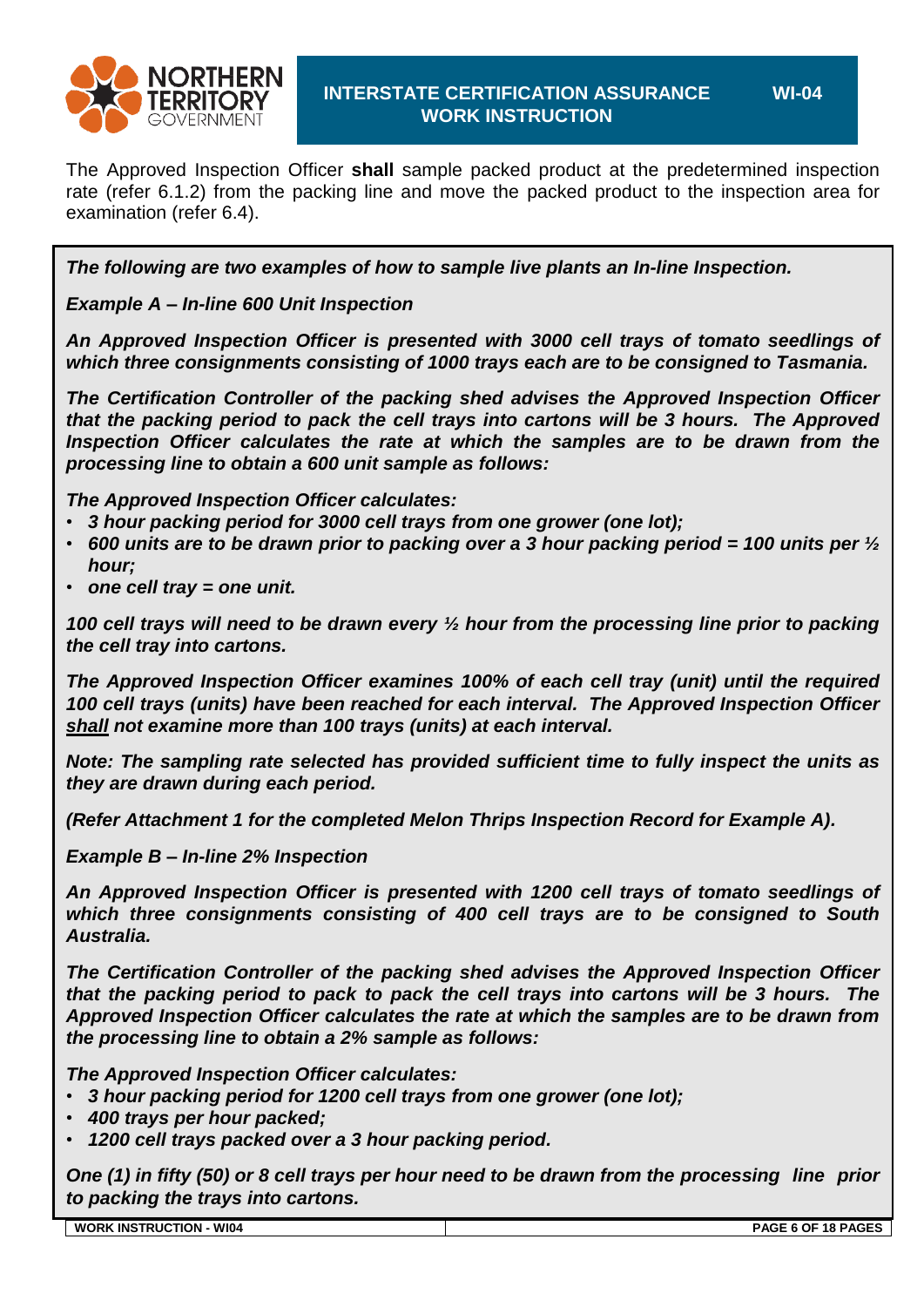

*24 trays inspected over 3 hour packing period.*

*The Approved Inspection Officer examines 100% of each unit within each cell tray (unit) until the required 8 cell trays (units) have been reached for each interval. The Approved Inspection Officer shall not examine more than 8 trays at each interval.*

*Note: The sampling rate selected has provided sufficient time to fully inspect the units as they are drawn during each period.*

*(Refer [Attachment 2](#page-12-0) for the completed Melon Thrips Inspection Record for Example B).*

## **6.3 Sample Selection for an End-Point Inspection**

End-point inspections are only carried out on consignments that have been finalised.

The Approved Inspection Officer **shall** sample packages at the predetermined inspection rate [\(refer 6.1.2\)](#page-4-0) from the consignment and move the packages to the inspection facility ready for examination [\(refer 6.4\)](#page-7-0).

*The following are two examples of how to sample live plants for an End-point Inspection.*

*Example C – End-point 600 Unit Inspection*

*An Approved Inspection Officer is presented with a mixed consignment of live plants to be consigned to a quarantine restricted market for melon thrips. The consignment consists of 344 cartons and comprises:*

- *72 cartons of Gerbera sp. In pots from grower/packer A Smith;*
- *56 cartons of Bougainvillea sp. In pots from grower/packer B Brown;*
- *144 cartons of Heliconia sp. In pots and 72 cartons of Anthurium sp. In pots from grower/packer C. Blogs.*

*The Approved Inspection Officer calculates that:*

- *A Smith's 72 cartons represent 21% of the consignment;*
- *B Brown's 56 cartons represent 16% of the consignment;*
- *C Blogs' 144 cartons of (Heliconia sp.) represent 42% and 72 cartons of (Anthurium sp.) represent 21% of the consignment respectively.*

*The Approved Inspection Officer determines that the proportion of live plants in pots to be examined from each grower will be based on the percentage of each growers live plants in the consignment.*

*The Approved Inspection Officer calculates the number of units to examine from each grower as follows:*

*The number of A Smith's Gerbera sp. to examine is 600 × 21% = 126 units.*

*The number of B Brown's Bougainvillea sp. to examine is 600 × 16% = 96 units.*

*The number of C Blogs' Heliconia sp. to examine is 600 × 42% = 252 units, and the number of Anthurium sp. to examine is 600 x 21% = 126 units.*

*The Approved Inspection Officer draws live plants at random from each grower until they have examined the required number of units.*

**WORK INSTRUCTION - WI04 PAGE 7 OF 18 PAGES**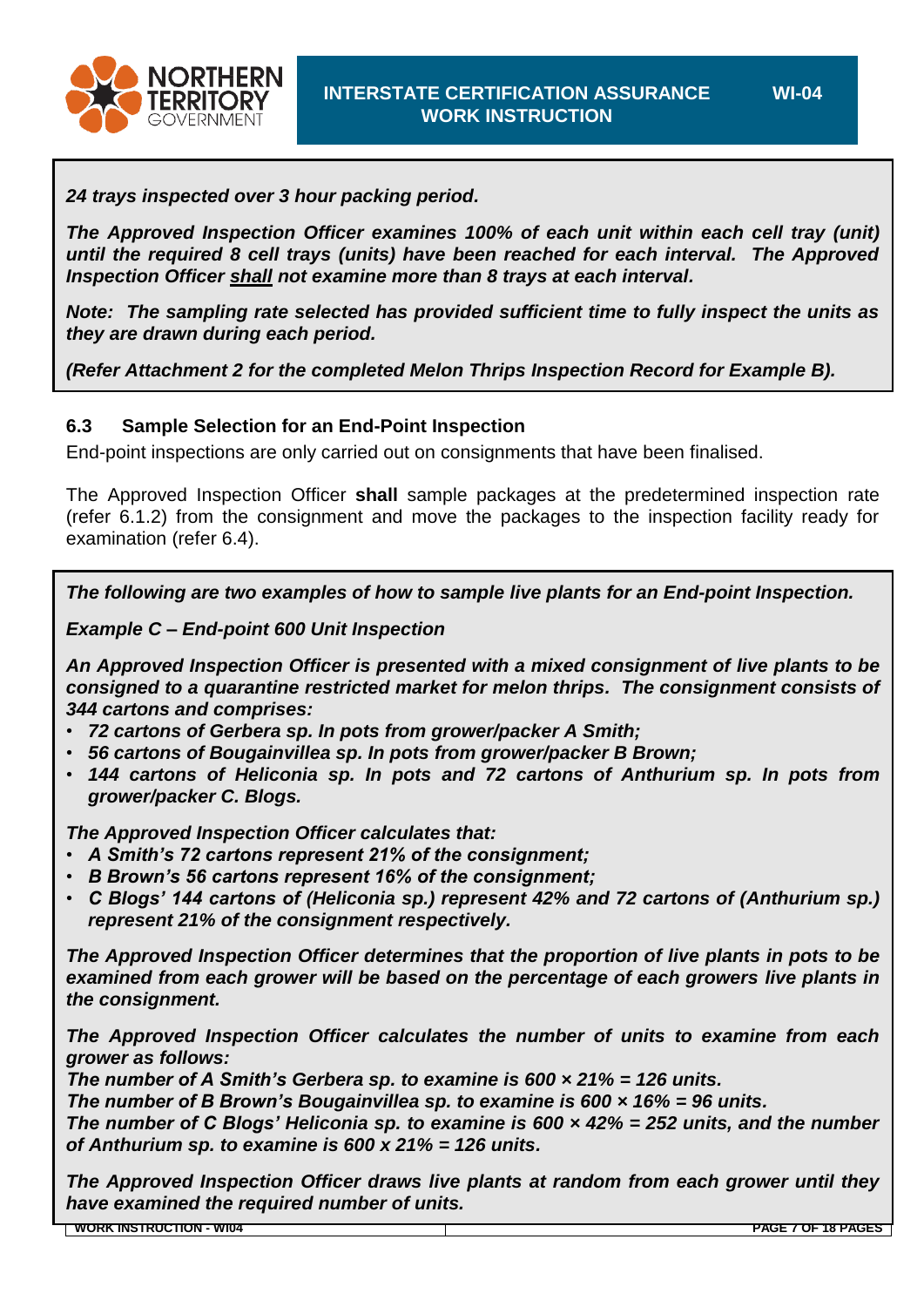

*(Refer [Attachment 3](#page-13-0) for the completed Melon Thrips Inspection Record for Example C).*

*Example D – End Point 2% Inspection.*

*An Approved Inspection Officer is presented with a mixed consignment of red and yellow Gerbera sp. (in pots) which are to be consigned to a quarantine restricted market for melon thrips. The consignment comprises:*

*Six (6) pallets of red Gerbera sp. and four (4) pallets of yellow Gerbera sp. from grower/packer J Smith.*

*The consignment totals 120 cartons with each pallet comprising 12 cartons.*

*The Approved Inspection Officer calculates that there are:*

- *72 cartons of red Gerbera sp. representing 60% of the consignment; and*
- *48 cartons of yellow Gerbera sp. representing 40% of the consignment.*

*The Approved Inspection Officer determines that the proportion of packages to be sampled will be based on the percentage of red and yellow Gerbera sp. (in pots) in the consignment.*

*The Approved Inspection Officer calculates the number of red and yellow Gerbera sp. sample packages to take as follows:*

- *2% × 72 packages = 2 packages (always round up to next whole number).*
- *2% × 48 packages = 1 packages (always round up to next whole number).*

*The Approved Inspection Officer draws sample packages at random from pallets to achieve 3 packages (2 red and 1 yellow Gerbera sp. [in pots] in packages).*

*The Approved Inspection Officer examines 100% of units within each sample package.*

*(Refer [Attachment 4](#page-11-0) for the completed Melon Thrips Inspection Record for Example D.*

#### <span id="page-7-0"></span>**6.4 Examination of Produce**

The Approved Inspection Officer **shall** examine live plants after drawing the required number and depending on the inspection type and rate (refer [6.1.1](#page-4-1) and [6.1.2\)](#page-4-0).

Where a 2% rate is nominated by the Certification Controller, the Approved Inspection Officer **shall** examine 100% of the live plants contained in each sample package.

Where a 600 unit rate is nominated by the Certification Controller, the Approved Inspection Officer **shall** not examine more than 600 units.

All live plant examinations **shall** be carried out by an Approved Inspection Officer.

The Approved Inspection Officer **shall**:

- 1. move all live plants to the inspection area;
- 2. record information on the Melon Thrips Inspection Record in accordance with section 7.6.1 of ICA-38 and/or section 7.4.1 of MSS-01;

**WI-04**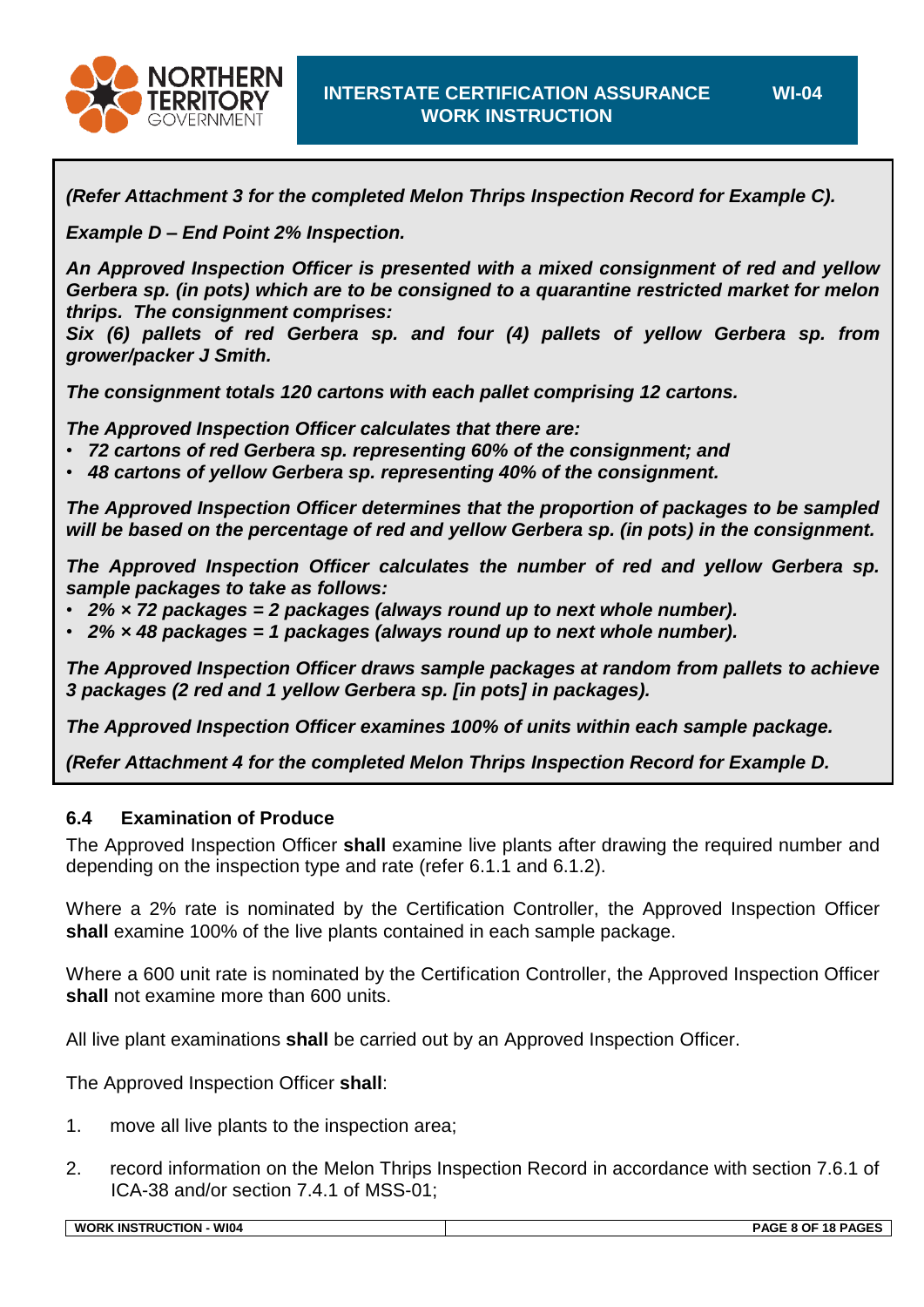

- 3. place live plants on the inspection bench;
- 4. visually examine the required number of units [\(refer 6.1.2\)](#page-4-0) for melon thrips;

Live plants selected for inspection **must** be thoroughly inspected on both sides of the leaves, flowers and stems. Particular attention **shall** be paid to areas that may provide shelter to melon thrips such as the flowers and stem axils.

The Approved Inspection Officer will use, as necessary, a hand lens of at least X10 magnification or similar device to assist in the examination of live plants and detection of melon thrips.

The Approved Inspection Officer where possible, **shall** shake/tap foliage over a clean white inspection tray for a minimum of 10 seconds to dislodge any insects. The Approved Inspection Officer will then inspect the tray for signs of melon thrips. This process is to be repeated until the required number of units has been inspected.

The Approved Inspection Officer **should** ensure that any tapping and shaking during the inspection does not damage the sample unit.

Where packages are fully unpacked during the examination of the produce, the Approved Inspection Officer **shall** examine the sample package, including the lid for the presence of suspect melon thrips.

- 5. place the sampled units back into the package, where applicable, until the sample package has been fully repacked;
- 6. return the sample packages to the consignment or lot following the inspection;
- 7. record information on the Melon Thrips Inspection Record in accordance with Section 7.6.4 of ICA-38 and/or section 7.4.4 of MSS-01.

#### **6.5 Suspect Melon Thrips Detection**

The Approved Inspection Officer **shall** immediately advise the Certification Controller of the detection of suspect melon thrips. The Approved Inspection Officer **shall** take a sample and reject and segregate all produce in the consignment or lot until the sample results are returned to the business.

The Approved Inspection Officer **shall** determine by reference illustrations and photographs (refer [Attachment 6](#page-16-0) Identification of Melon Thrips) whether the sample is suspect melon thrips.

Should the Approved Inspection Officer determine the sample to be suspect melon thrips, the sample **shall** be submitted to DPIF Entomology in accordance with section 7.7.1 or 7.7.2 of ICA-38 and/or section 7.5.2 of MSS-01.

If the suspect thrips is subsequently confirmed not to be melon thrips by the DPIF Entomologist, all rejected product that is held in the consignment or lot may be reconsidered for certification provided all requirements of ICA-38 and/or MSS-01 have been met.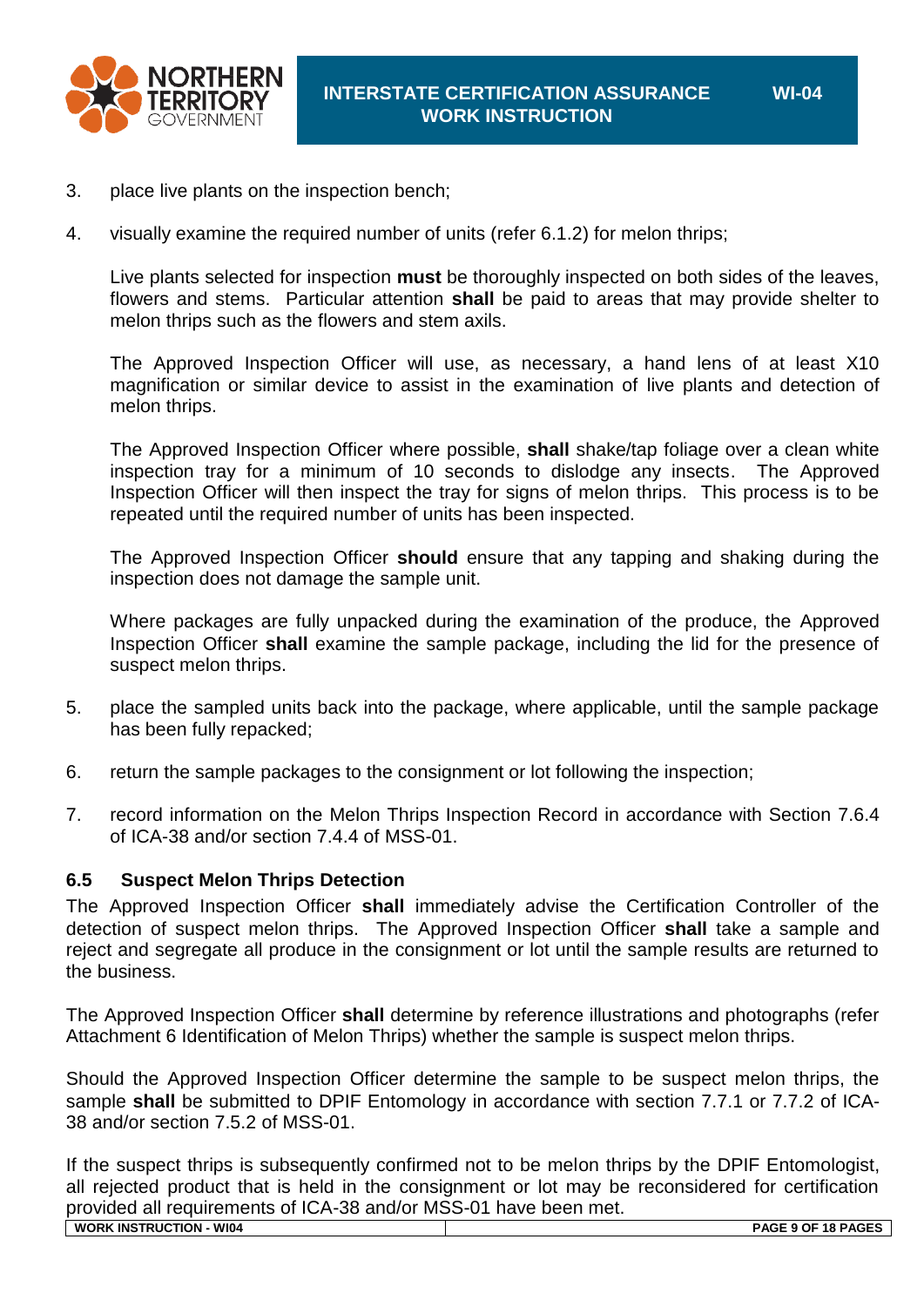

#### **6.6 Sampling Suspect Melon Thrips**

#### **6.6.1 Taking the Sample**

All suspect melon thrips samples **must** be taken and submitted to DPIF Entomology by an Approved Inspection Officer. Where possible, more than one sample **shall** be submitted.

The Approved Inspection Officer **shall** take each sample by:

- 1. carefully retrieving the suspect melon thrips with an appropriate instrument i.e. brush, forceps or scalpel;
- 2. placing the suspect melon thrips in a specimen bottle that contains an appropriate preservative material i.e. methylated spirits;

Where a suspect melon thrips is contained on the plant or foliage, the plant or foliage with the suspect melon thrips **must** be wrapped in damp paper towel and placed into a plastic sealable bag without a preservative material i.e. methylated spirits.

- 3. completing a Sample Submission Form in accordance with section 7.7.3 of ICA-38 and/or section 7.5.3 of MSS-01 (refer [Attachment 5](#page-15-0) for correctly completed example) for each sample taken; and
- 4. placing the specimen bottle or produce (if applicable) along with completed sample submission form into a sealable plastic bag.

The Approved Inspection Officer **shall** forward the sample to DPIF Entomology within 24 hours of the sample being taken.

Where a suspect pest sample cannot be delivered in person by an Approved Inspection Officer, the sample **shall** be forwarded by secured mail or courier to DPIF Entomology for identification.

#### **6.7 Issuance of a Plant Health Assurance Certificate**

Following examination of the produce and when the Approved Inspection Officer is satisfied that all the conditions and restrictions associated with the produce described on the Melon Thrips Inspection Record have been met the Approved Inspection Officer **shall** issue a Plant Health Assurance Certificate in accordance with ICA-38 and/or MSS-01 and Guidelines for Completion of Plant Health Assurance Certificates (WI-02).

#### **7. ATTACHMENTS**

| (COMPLETED EXAMPLE) | <b>Melon Thrips Inspection Record</b> | Attachment 1 |
|---------------------|---------------------------------------|--------------|
| (COMPLETED EXAMPLE) | <b>Melon Thrips Inspection Record</b> | Attachment 2 |
| (COMPLETED EXAMPLE) | <b>Melon Thrips Inspection Record</b> | Attachment 3 |
| (COMPLETED EXAMPLE) | <b>Melon Thrips Inspection Record</b> | Attachment 4 |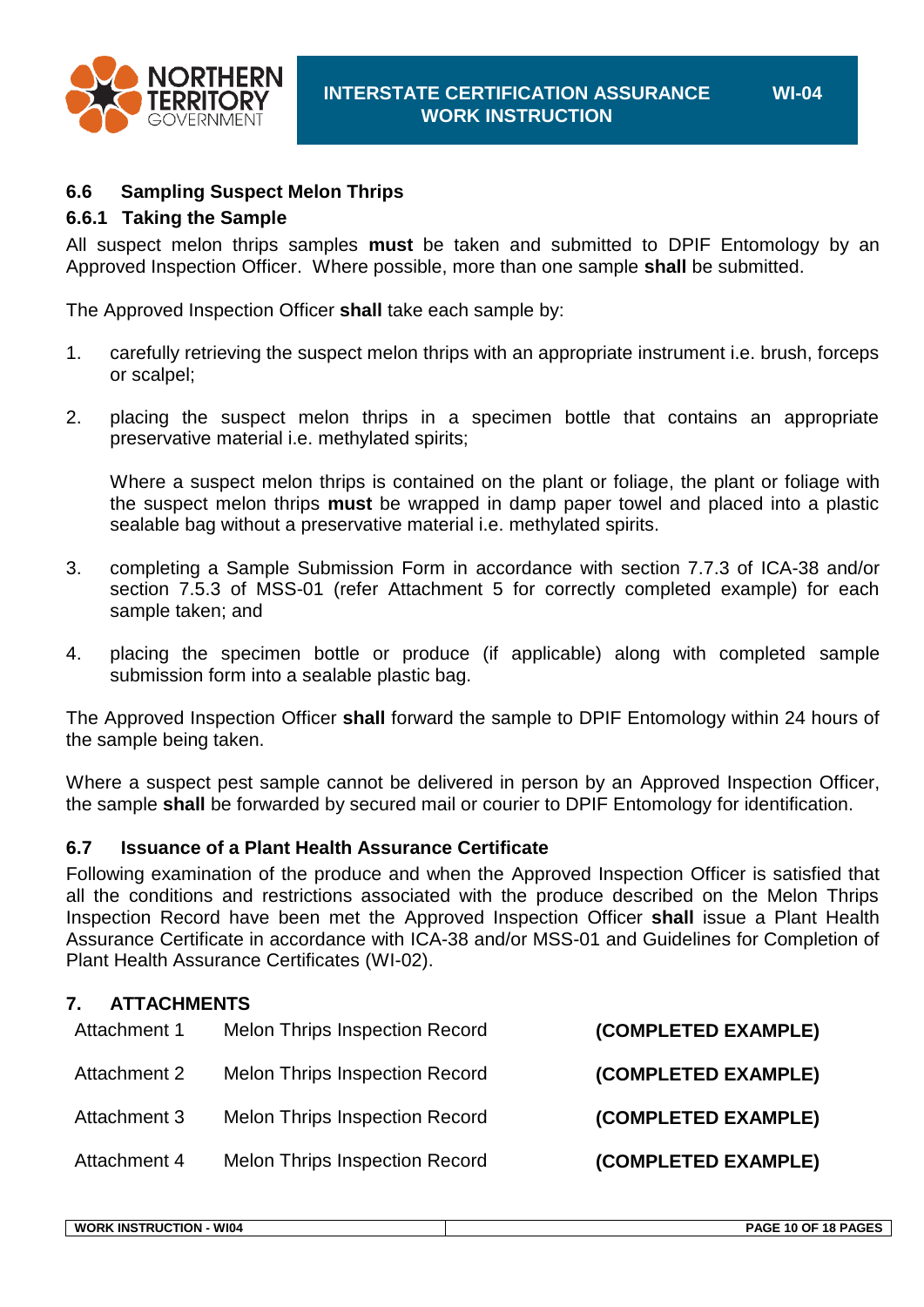

## **INTERSTATE CERTIFICATION ASSURANCE WORK INSTRUCTION**

[Attachment 5](#page-15-0) Sample Submission Form **(COMPLETED EXAMPLE)**

[Attachment 6](#page-16-0) Identification of Melon Thrips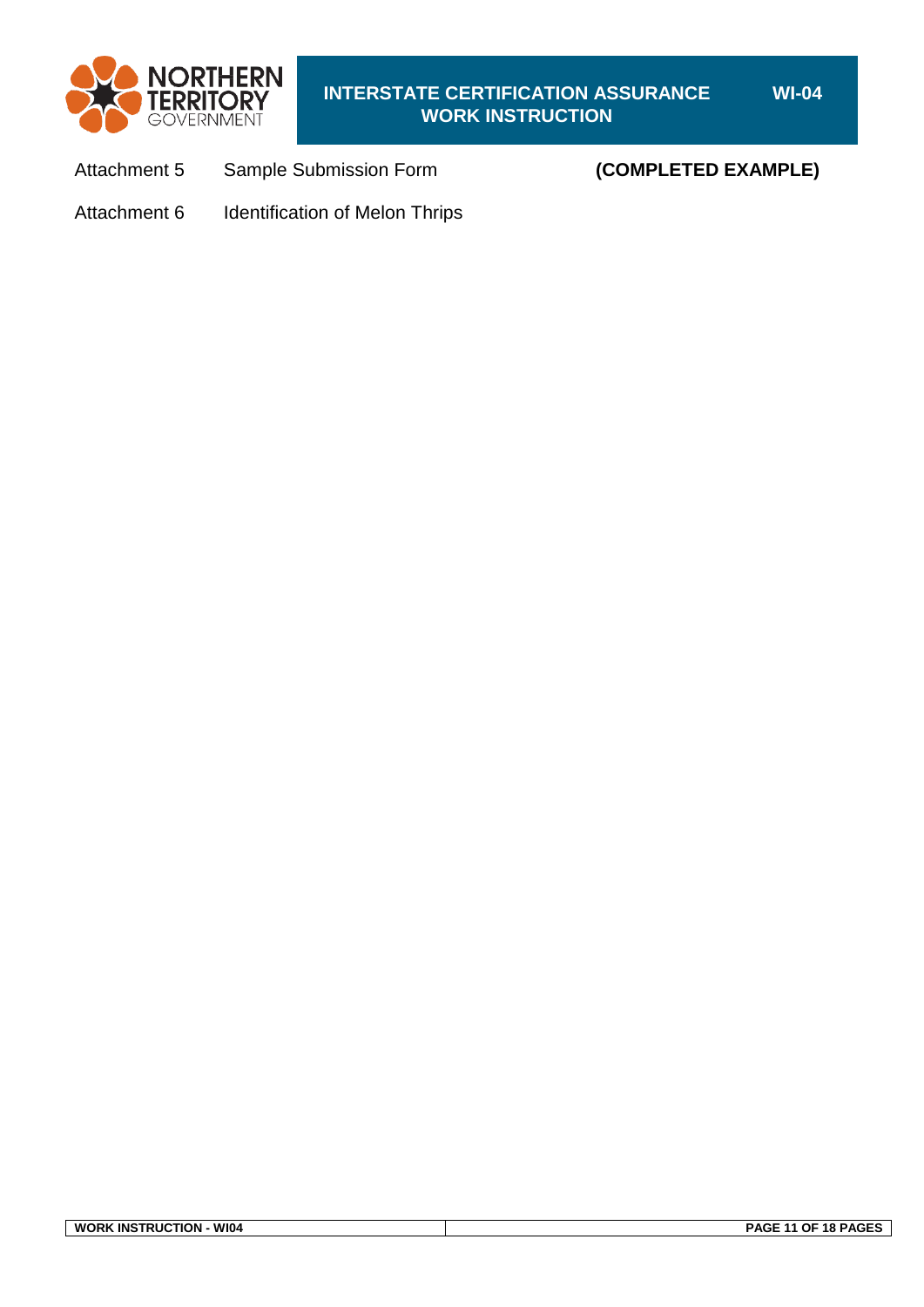<span id="page-11-0"></span>

| Date of Inspection 23/12/11                                       |                                           |                    | Package Identification                                                                                 |                                                                                          |
|-------------------------------------------------------------------|-------------------------------------------|--------------------|--------------------------------------------------------------------------------------------------------|------------------------------------------------------------------------------------------|
| Place of Inspection A. Smith                                      |                                           |                    | IP Number (if applicable)                                                                              |                                                                                          |
| Beddington Road Humpty Doo 0836                                   |                                           |                    | A9999                                                                                                  |                                                                                          |
| Name of Approved Inspection Officer                               |                                           |                    | Name & Address of Grower and or Packer (if<br>multiple, list in comments/findings column) $A.$ $Smith$ |                                                                                          |
| A.I. Person                                                       |                                           |                    |                                                                                                        | Beddington Road, Humpty Doo<br>0836                                                      |
| <b>Inspection Type</b>                                            |                                           |                    |                                                                                                        | Produce Type (if multiple, list in comments/findings column)                             |
| $\square$ End-point                                               |                                           |                    |                                                                                                        | Tomato seedlings                                                                         |
| ⊠ In-line                                                         |                                           |                    |                                                                                                        |                                                                                          |
| <b>Inspection Rate</b>                                            |                                           |                    |                                                                                                        | Total Number of Packages in Consignment/Lot (list<br>separately if multiple commodities) |
| ☑ 600 Unit                                                        |                                           |                    |                                                                                                        | 3000 trays                                                                               |
| $\square$ 2%                                                      |                                           |                    |                                                                                                        |                                                                                          |
| Notes:                                                            |                                           |                    |                                                                                                        | PHAC No(s) 9993,9994,9995                                                                |
| Package<br>No.                                                    | Time<br>sample<br>taken (in-<br>line only | Number of<br>Units | Total<br>Number of<br>Units                                                                            | Comments/Findings                                                                        |
| $\mathbf 1$                                                       | 8:30am                                    | 100                | 100                                                                                                    |                                                                                          |
| $\overline{2}$                                                    | 8:30am                                    | 100                | 200                                                                                                    |                                                                                          |
| 3                                                                 | $9:00$ am                                 | 100                | 300                                                                                                    |                                                                                          |
| 4                                                                 | $9:00$ am                                 | 100                | 400                                                                                                    |                                                                                          |
| 5                                                                 | $9:30$ am                                 | 100                | 500                                                                                                    |                                                                                          |
| 6                                                                 | $9:30$ am                                 | 100                | 600                                                                                                    |                                                                                          |
| 7                                                                 |                                           |                    |                                                                                                        |                                                                                          |
| 8                                                                 |                                           |                    |                                                                                                        |                                                                                          |
| 9                                                                 |                                           |                    |                                                                                                        |                                                                                          |
| 10                                                                |                                           |                    |                                                                                                        |                                                                                          |
| 11                                                                |                                           |                    |                                                                                                        |                                                                                          |
| 12                                                                |                                           |                    |                                                                                                        |                                                                                          |
| 13                                                                |                                           |                    |                                                                                                        |                                                                                          |
| 14                                                                |                                           |                    |                                                                                                        |                                                                                          |
| 15                                                                |                                           |                    |                                                                                                        |                                                                                          |
| 16                                                                |                                           |                    |                                                                                                        |                                                                                          |
| Pass                                                              | $\checkmark$<br>Fail                      |                    |                                                                                                        | Signature of Approved Inspection Officer: AJ Person                                      |
| Actions resulting from a suspected detection of a quarantine pest |                                           |                    |                                                                                                        |                                                                                          |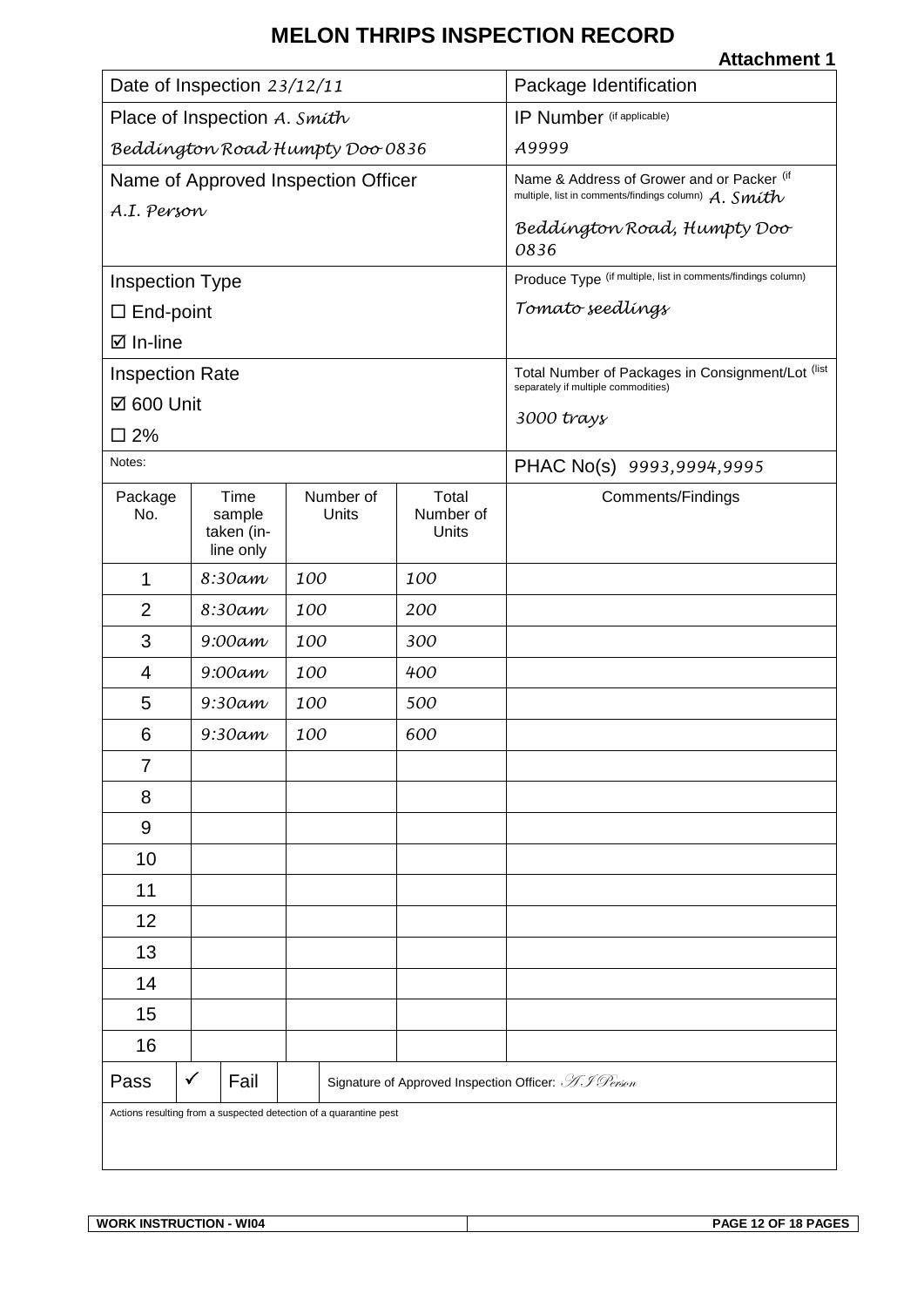<span id="page-12-0"></span>

| Date of Inspection 23/12/11      |                                     |                                                                   | Package Identification    |                                                                                                        |  |
|----------------------------------|-------------------------------------|-------------------------------------------------------------------|---------------------------|--------------------------------------------------------------------------------------------------------|--|
| Place of Inspection A. Smith     |                                     |                                                                   | IP Number (if applicable) |                                                                                                        |  |
| Beddington Road, Humpty Doo 0836 |                                     |                                                                   | A9999                     |                                                                                                        |  |
|                                  | Name of Approved Inspection Officer |                                                                   |                           | Name & Address of Grower and or Packer (if<br>multiple, list in comments/findings column) $A.$ $Smith$ |  |
| A.I. Person                      |                                     |                                                                   |                           | Beddington Road, Humpty<br>Doo                                                                         |  |
|                                  |                                     |                                                                   |                           | 0836                                                                                                   |  |
| <b>Inspection Type</b>           |                                     |                                                                   |                           | Produce Type (if multiple, list in comments/findings column)                                           |  |
| $\Box$ End-point                 |                                     |                                                                   |                           | Tomato seedlings                                                                                       |  |
| $\boxtimes$ In-line              |                                     |                                                                   |                           |                                                                                                        |  |
| <b>Inspection Rate</b>           |                                     |                                                                   |                           | Total Number of Packages in Consignment/Lot (list<br>separately if multiple commodities)               |  |
| $\Box$ 600 Unit                  |                                     |                                                                   |                           | $1200$ trays                                                                                           |  |
| ☑ 2%                             |                                     |                                                                   |                           |                                                                                                        |  |
| Notes:                           |                                     |                                                                   |                           | PHAC No(s) 8993,8994,8995                                                                              |  |
| Package<br>No.                   | Time<br>sample                      | Number of<br>Units                                                | Total<br>Number of        | Comments/Findings                                                                                      |  |
|                                  | taken (in-<br>line only             |                                                                   | Units                     |                                                                                                        |  |
| $\mathbf 1$                      | $9:00$ am                           | 8                                                                 | 8                         |                                                                                                        |  |
| $\overline{2}$                   | 10.00am                             | 8                                                                 | 16                        |                                                                                                        |  |
| 3                                | 11.00am                             | 8                                                                 | 24                        |                                                                                                        |  |
| 4                                |                                     |                                                                   |                           |                                                                                                        |  |
| 5                                |                                     |                                                                   |                           |                                                                                                        |  |
| 6                                |                                     |                                                                   |                           |                                                                                                        |  |
| 7                                |                                     |                                                                   |                           |                                                                                                        |  |
| 8                                |                                     |                                                                   |                           |                                                                                                        |  |
| 9                                |                                     |                                                                   |                           |                                                                                                        |  |
| 10                               |                                     |                                                                   |                           |                                                                                                        |  |
| 11                               |                                     |                                                                   |                           |                                                                                                        |  |
| 12                               |                                     |                                                                   |                           |                                                                                                        |  |
| 13                               |                                     |                                                                   |                           |                                                                                                        |  |
| 14                               |                                     |                                                                   |                           |                                                                                                        |  |
| 15                               |                                     |                                                                   |                           |                                                                                                        |  |
| 16                               |                                     |                                                                   |                           |                                                                                                        |  |
| Pass                             | ✓<br>Fail                           |                                                                   |                           | Signature of Approved Inspection Officer: AJ Person                                                    |  |
|                                  |                                     | Actions resulting from a suspected detection of a quarantine pest |                           |                                                                                                        |  |
|                                  |                                     |                                                                   |                           |                                                                                                        |  |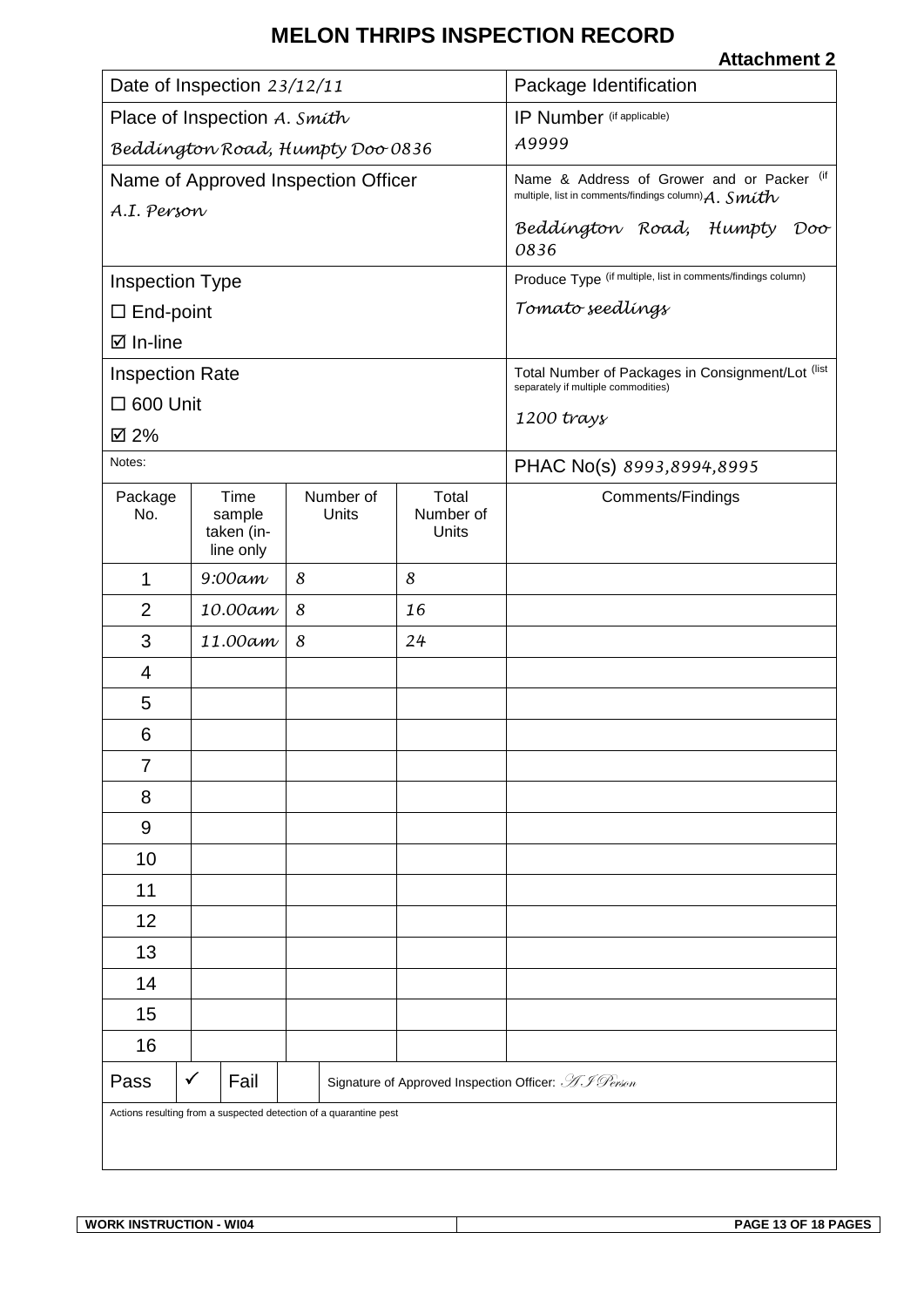<span id="page-13-0"></span>

| Date of Inspection 23/12/11                                       |                                           |  |                                     | Package Identification      |                                                                                              |
|-------------------------------------------------------------------|-------------------------------------------|--|-------------------------------------|-----------------------------|----------------------------------------------------------------------------------------------|
| Place of Inspection Green Beauty Pty Ltd                          |                                           |  |                                     | IP Number (if applicable)   |                                                                                              |
| Hopewell Road, Berry Springs 0837                                 |                                           |  |                                     | A9999                       |                                                                                              |
|                                                                   |                                           |  | Name of Approved Inspection Officer |                             | (if<br>Name & Address of Grower and or Packer<br>multiple, list in comments/findings column) |
| A.I. Person                                                       |                                           |  |                                     |                             |                                                                                              |
| <b>Inspection Type</b>                                            |                                           |  |                                     |                             | Produce Type (if multiple, list in comments/findings column)                                 |
| ☑ End-point                                                       |                                           |  |                                     |                             |                                                                                              |
| $\Box$ In-line                                                    |                                           |  |                                     |                             |                                                                                              |
| <b>Inspection Rate</b>                                            |                                           |  |                                     |                             | Total Number of Packages in Consignment/Lot (list<br>separately if multiple commodities)     |
| ☑ 600 Unit                                                        |                                           |  |                                     |                             | Gerbera 72 cartons, Bougainvillea 56                                                         |
| $\square$ 2%                                                      |                                           |  |                                     |                             | cartons, Helíconía 144 cartons, Anthuríum<br>72 cartons                                      |
| Notes:                                                            |                                           |  |                                     |                             | PHAC No(s) 9993                                                                              |
| Package<br>No.                                                    | Time<br>sample<br>taken (in-<br>line only |  | Number of<br>Units                  | Total<br>Number of<br>Units | Comments/Findings                                                                            |
| 1                                                                 |                                           |  | 126                                 | 126                         | Gerbera sp A Smith Humpty Doo NT 0836                                                        |
| $\overline{2}$                                                    |                                           |  | 96                                  | 222                         | Bougainvillea sp B Brown Darwin River NT<br>0837                                             |
| 3                                                                 |                                           |  | 50                                  | 272                         | Helíconía sp C Blogs Howard Springs 0835                                                     |
| 4                                                                 |                                           |  | 50                                  | 322                         | Helíconía sp C Blogs Howard Springs 0835                                                     |
| 5                                                                 |                                           |  | 50                                  | 372                         | Helíconía sp C Blogs Howard Springs 0835                                                     |
| 6                                                                 |                                           |  | 50                                  | 422                         | Helíconía sp C Blogs Howard Spríngs 0835                                                     |
| 7                                                                 |                                           |  | 50                                  | 472                         | Helíconía sp C Blogs Howard Spríngs 0835                                                     |
| 8                                                                 |                                           |  | $\overline{2}$                      | 474                         | Helíconía sp C Blogs Howard Springs 0835                                                     |
| 9                                                                 |                                           |  | 126                                 | 600                         | Anthurium sp C Blogs Howard Springs 0835                                                     |
| 10                                                                |                                           |  |                                     |                             |                                                                                              |
| 11                                                                |                                           |  |                                     |                             |                                                                                              |
| 12                                                                |                                           |  |                                     |                             |                                                                                              |
| 13                                                                |                                           |  |                                     |                             |                                                                                              |
| 14                                                                |                                           |  |                                     |                             |                                                                                              |
| 15                                                                |                                           |  |                                     |                             |                                                                                              |
| 16                                                                |                                           |  |                                     |                             |                                                                                              |
| Pass                                                              | Fail<br>✓                                 |  |                                     |                             | Signature of Approved Inspection Officer: AJ Person                                          |
| Actions resulting from a suspected detection of a quarantine pest |                                           |  |                                     |                             |                                                                                              |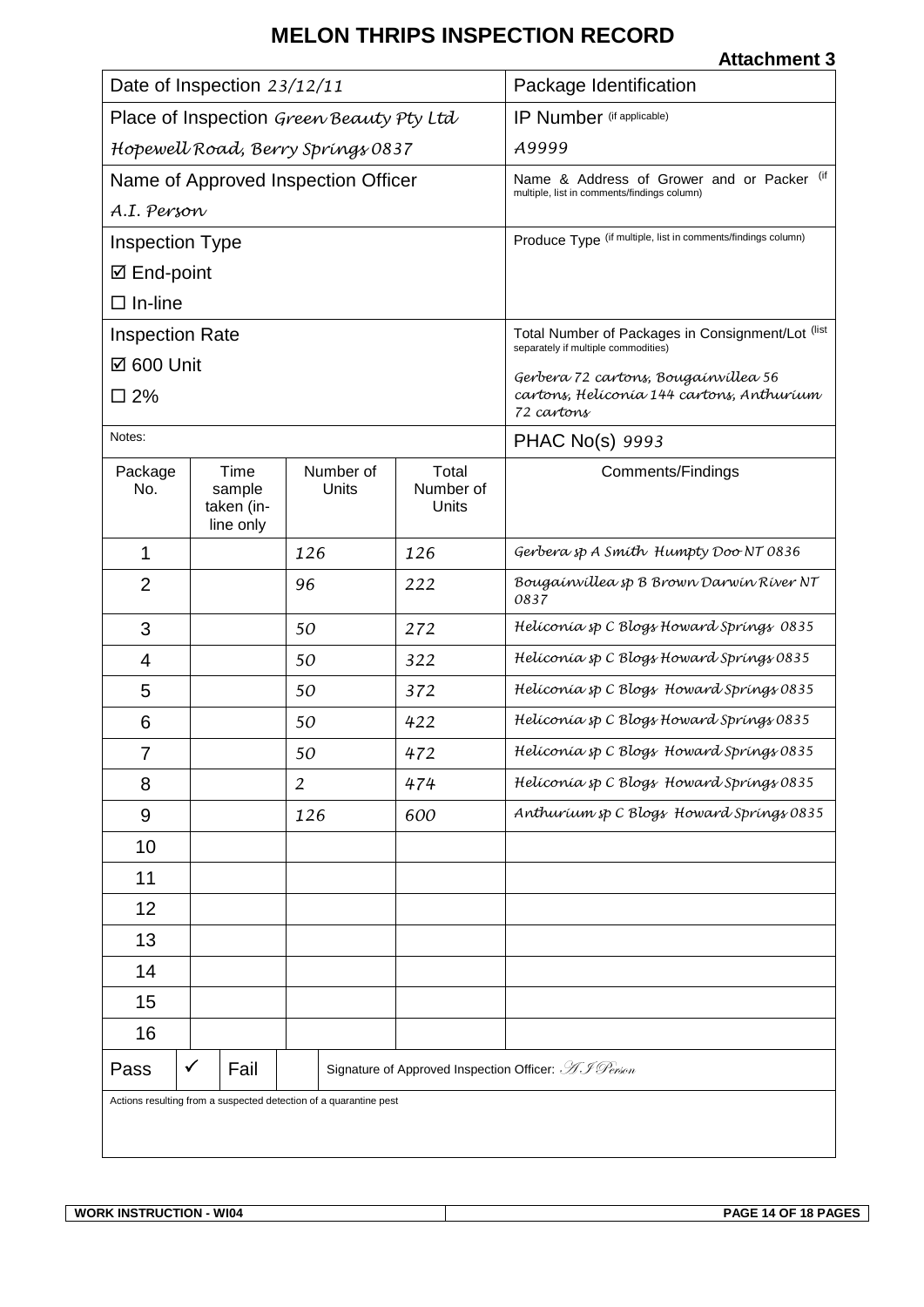#### **Attachment 4**

| Date of Inspection 23/12/11                                       |                                           |                    | Package Identification                                                                                 |                                                                                          |
|-------------------------------------------------------------------|-------------------------------------------|--------------------|--------------------------------------------------------------------------------------------------------|------------------------------------------------------------------------------------------|
| Place of Inspection Green Beauty Pty Ltd                          |                                           |                    | IP Number (if applicable)                                                                              |                                                                                          |
| Hopewell Road Berry Springs 0837                                  |                                           |                    | A9999                                                                                                  |                                                                                          |
| Name of Approved Inspection Person                                |                                           |                    | Name & Address of Grower and or Packer (if<br>multiple, list in comments/findings column) Green Beauty |                                                                                          |
| A.I. Person                                                       |                                           |                    |                                                                                                        | Pty Ltd Hopewell Rd Berry Springs<br>0837                                                |
| <b>Inspection Type</b>                                            |                                           |                    |                                                                                                        | Produce Type (if multiple, list in comments/findings column)                             |
| ☑ End-point                                                       |                                           |                    |                                                                                                        | Gerbera sp.                                                                              |
| $\Box$ In-line                                                    |                                           |                    |                                                                                                        |                                                                                          |
| <b>Inspection Rate</b>                                            |                                           |                    |                                                                                                        | Total Number of Packages in Consignment/Lot (list<br>separately if multiple commodities) |
| $\Box$ 600 Unit                                                   |                                           |                    |                                                                                                        |                                                                                          |
| ☑ 2%                                                              |                                           |                    |                                                                                                        | 120 cartons                                                                              |
| Notes:                                                            |                                           |                    |                                                                                                        | PHAC No(s) 8993                                                                          |
| Package<br>No.                                                    | Time<br>sample<br>taken (in-<br>line only | Number of<br>Units | Total<br>Number of<br>Units                                                                            | Comments/Findings                                                                        |
| 1                                                                 |                                           | 36                 | 36                                                                                                     | Red Gerbera sp J Smíth Stow Rd Humpty Doo 0837                                           |
| $\overline{2}$                                                    |                                           | 36                 | 72                                                                                                     | Red Gerbera sp J Smith Stow Rd Humpty Doo 0837                                           |
| 3                                                                 |                                           | 36                 | 108                                                                                                    | Yellow Gerbera sp J Smith Stow Rd Humpty Doo<br>0837                                     |
| 4                                                                 |                                           |                    |                                                                                                        |                                                                                          |
| 5                                                                 |                                           |                    |                                                                                                        |                                                                                          |
| 6                                                                 |                                           |                    |                                                                                                        |                                                                                          |
| ſ                                                                 |                                           |                    |                                                                                                        |                                                                                          |
| 8                                                                 |                                           |                    |                                                                                                        |                                                                                          |
| 9                                                                 |                                           |                    |                                                                                                        |                                                                                          |
| 10                                                                |                                           |                    |                                                                                                        |                                                                                          |
| 11                                                                |                                           |                    |                                                                                                        |                                                                                          |
| 12                                                                |                                           |                    |                                                                                                        |                                                                                          |
| 13                                                                |                                           |                    |                                                                                                        |                                                                                          |
| 14                                                                |                                           |                    |                                                                                                        |                                                                                          |
| 15                                                                |                                           |                    |                                                                                                        |                                                                                          |
| 16                                                                |                                           |                    |                                                                                                        |                                                                                          |
| Pass                                                              | $\checkmark$<br>Fail                      |                    |                                                                                                        | Signature of Approved Inspection Officer: AJ Person                                      |
| Actions resulting from a suspected detection of a quarantine pest |                                           |                    |                                                                                                        |                                                                                          |

**WORK INSTRUCTION - WI04 PAGE 15 OF 18 PAGES**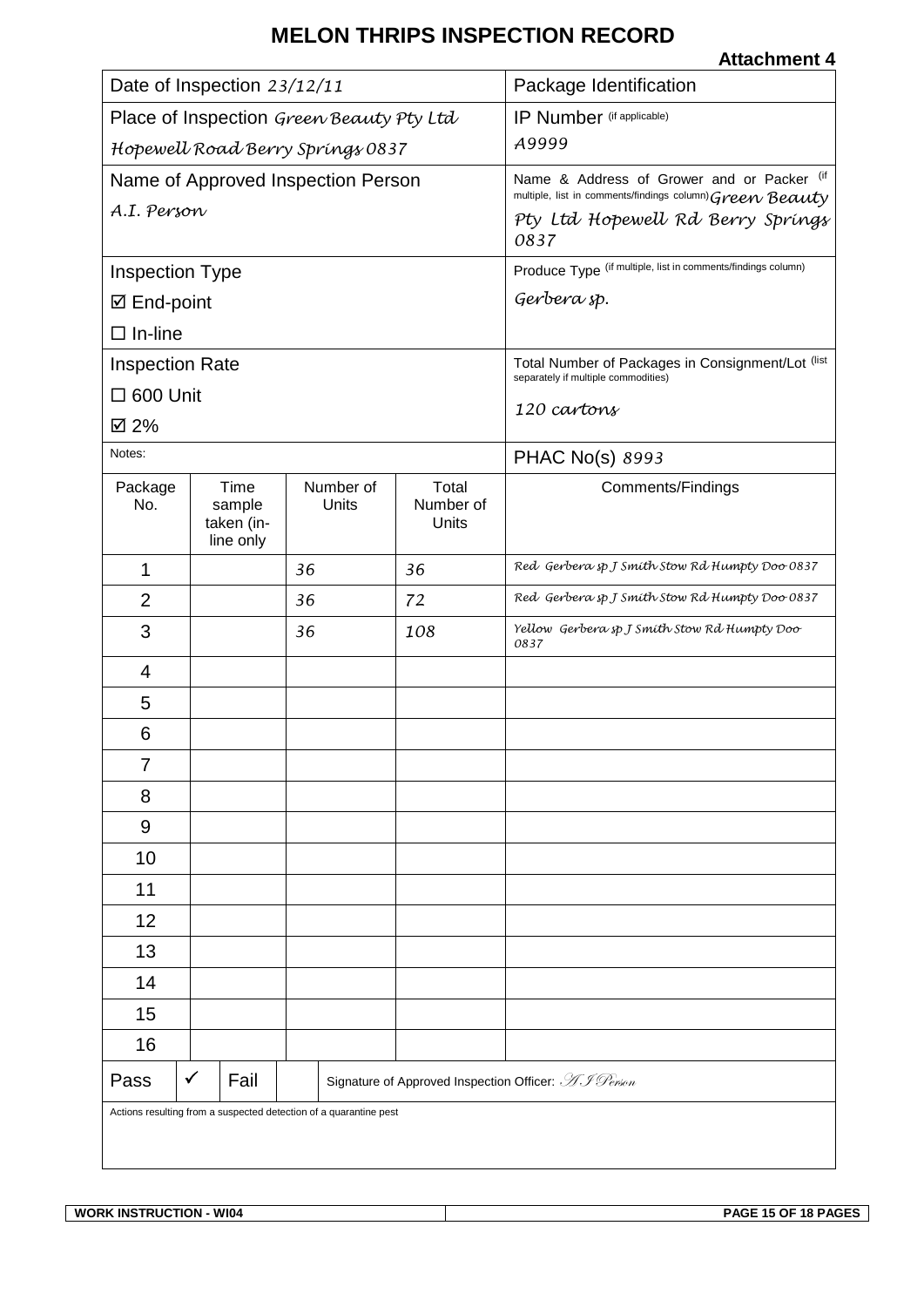# **SAMPLE SUBMISSION FORM**

<span id="page-15-0"></span>

| <b>APPROVED INSPECTION PERSON DETAILS</b>                                                                                                                                                     |          |                                          |                                                                                                                                                    |                                                       |                      |  |  |
|-----------------------------------------------------------------------------------------------------------------------------------------------------------------------------------------------|----------|------------------------------------------|----------------------------------------------------------------------------------------------------------------------------------------------------|-------------------------------------------------------|----------------------|--|--|
| Approved<br>Inspection Officer $ C.$ Smith<br>Name                                                                                                                                            |          |                                          |                                                                                                                                                    | <b>IP Number of</b><br>Accredited<br><b>Business</b>  | A9898                |  |  |
| Name and                                                                                                                                                                                      |          |                                          |                                                                                                                                                    | Type of produce                                       | Type of produce:     |  |  |
| address of<br>grower/packer or                                                                                                                                                                | Green    | Beauty                                   | Pty                                                                                                                                                | Ltd <sup>8</sup> quantity from<br>which sample        | Chrysanthemum plant  |  |  |
| IP number of the<br>produce that                                                                                                                                                              | 0837     |                                          | Hopewell Rd Berry Springs                                                                                                                          | was taken                                             | Quantity of produce: |  |  |
| sample was taken                                                                                                                                                                              |          |                                          |                                                                                                                                                    |                                                       | 100 cartons          |  |  |
| Date sample was<br>taken                                                                                                                                                                      | 23/11/11 |                                          |                                                                                                                                                    | Date sample was<br>submitted to<br>Diagnostician      | 23/11/11             |  |  |
| Contact<br>Telephone No                                                                                                                                                                       |          | 08 8988 1234                             |                                                                                                                                                    | Email/Fax No                                          | 08 8988 1234         |  |  |
|                                                                                                                                                                                               |          |                                          |                                                                                                                                                    |                                                       |                      |  |  |
| <b>SAMPLE DETAILS</b>                                                                                                                                                                         |          |                                          |                                                                                                                                                    |                                                       |                      |  |  |
| Type of Sample: (e.g. insect, leaves, seeds)                                                                                                                                                  |          |                                          | Insect (adult)                                                                                                                                     |                                                       |                      |  |  |
| Diagnosis request: (e.g. identify insect, disease,<br>seed)                                                                                                                                   |          |                                          |                                                                                                                                                    | Confirm whether melon thrips or not                   |                      |  |  |
| Sample details:<br>Describe where, when and how the sample<br>was taken. Include the type produce or crop<br>the sample was taken from, who took the<br>sample and why diagnosis is required. |          |                                          | Sample taken by C Smíth at Green Beauty Pty Ltd<br>Hopewell Rd Berry Springs on Chrysanthemum<br>Díagnosís requíred for market access to Tasmanía. |                                                       |                      |  |  |
|                                                                                                                                                                                               |          |                                          |                                                                                                                                                    | <b>DIAGNOSIS DETAILS - For Diagnostician Use Only</b> |                      |  |  |
| Date Sample Received                                                                                                                                                                          |          | 23/11/11                                 |                                                                                                                                                    | Date Sample Diagnosed 23/11/11                        |                      |  |  |
|                                                                                                                                                                                               |          | Confirmed as Melon Thrips (Thrips palmi) |                                                                                                                                                    |                                                       |                      |  |  |
| Diagnosis Result                                                                                                                                                                              |          |                                          |                                                                                                                                                    |                                                       |                      |  |  |
| <b>Method of Diagnosis</b>                                                                                                                                                                    |          | Microscope                               |                                                                                                                                                    |                                                       |                      |  |  |
| Comments                                                                                                                                                                                      |          |                                          |                                                                                                                                                    |                                                       |                      |  |  |
| Diagnostician Name                                                                                                                                                                            |          | B. Bugg                                  |                                                                                                                                                    | <b>Diagnostician Position</b>                         | Senior Entomologist  |  |  |
| Signature                                                                                                                                                                                     |          | B. Bugg                                  |                                                                                                                                                    | Date                                                  | 23/11/11             |  |  |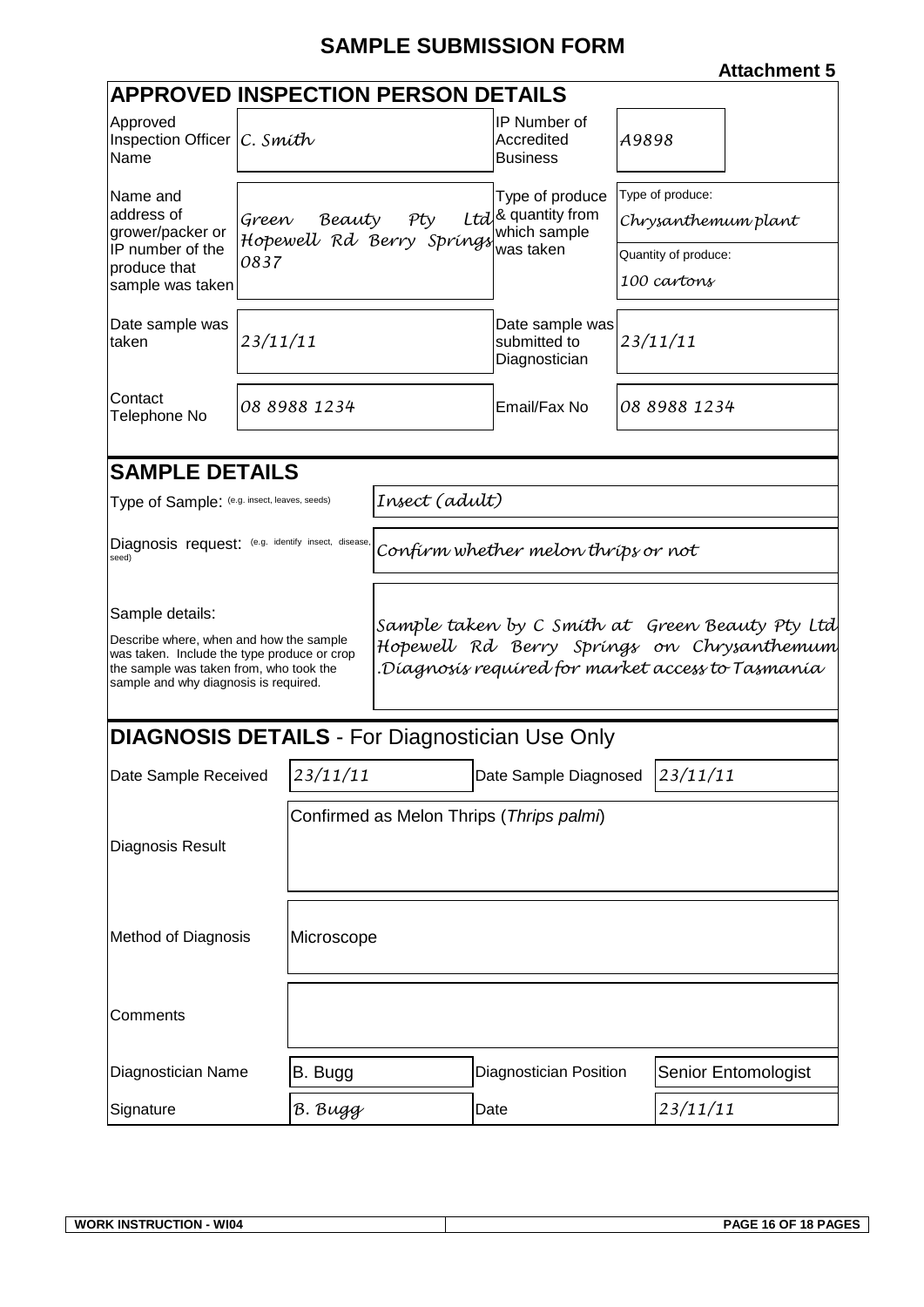## **IDENTIFICATION OF MELON THRIPS**

#### <span id="page-16-0"></span>**Melon Thrips** (*Thrips palmi* Karney) **Host Range**

Melon thrips have a wide range of fruit, vegetable, ornamental and weed hosts but are best known as a pest in crops of Cucurbitaceae and Solanaceae. Crops most affected by melon thrips include beans, capsicum, chilli, cucumber, eggplant, melons, okra, pumpkin, tomato, silverbeet, squash, watermelon and zucchini. Weed hosts include pigweed, amaranthus, gomphrena and potato weed as well as a variety of weeds of the cucurbit and solanum families such as Devil's Fig (*Solanum torvum*).

#### **Detection and Identification**

Melon thrips injure infested plants by killing surface cells with their piercing and sucking mouthparts. Feeding normally occurs on foliage but flowers and fruit may be preferred feeding sites on some plant species. Leaves become yellow, white or brown and then crinkle and die. Heavily infested crops often acquire a silver to bronze colour.

Damaged terminal growth may be discoloured, stunted and deformed. Fruit may abort or develop scar tissue as a result of melon thrips feeding under the calyx of expanding fruit.

Melon thrips are very small and resemble many other common thrips species and therefore require specialist identification. Samples of suspected melon thrips must be submitted to an Approved Taxonomist for identification.

#### **Life Cycle**

**Eggs** are kidney-shaped, colourless to pale yellowish-white and measure only 0.25 mm in length. Eggs are normally deposited in leaf tissue in a slit cut by the female but can also be deposited in flowers and fruit. Females can produce up to 200 eggs but average approximately 50 per female.

**Larvae** resemble the adult in general body form though they lack wings and are smaller. There are two instars or stages during the larval development



period. Larvae feed in groups, particularly along the leaf midrib and veins, usually on older leaves. On completion of the larval stage the insect normally descends to the soil or leaf litter where it constructs a small earthern chamber as a pupation site.

**Pupa** progress through two instars, the prepupal instar which is nearly inactive and the pupal instar which is inactive. Both instars are non-feeding. The prepupae and pupae



resemble the adult and larval forms except they possess wing pads.

**Adults** are winged, pale green to orange in colour, cigar-shaped and measure from 0.8 to 1.3 mm in length. A black line, resulting from the juncture of the wings, runs along the back of the body. Adults tend to feed on young growth and are most commonly found on the undersides of the leaves but can also occur on flowers and fruits.

**WORK INSTRUCTION - WI04 PAGE 17 OF 18 PAGES**